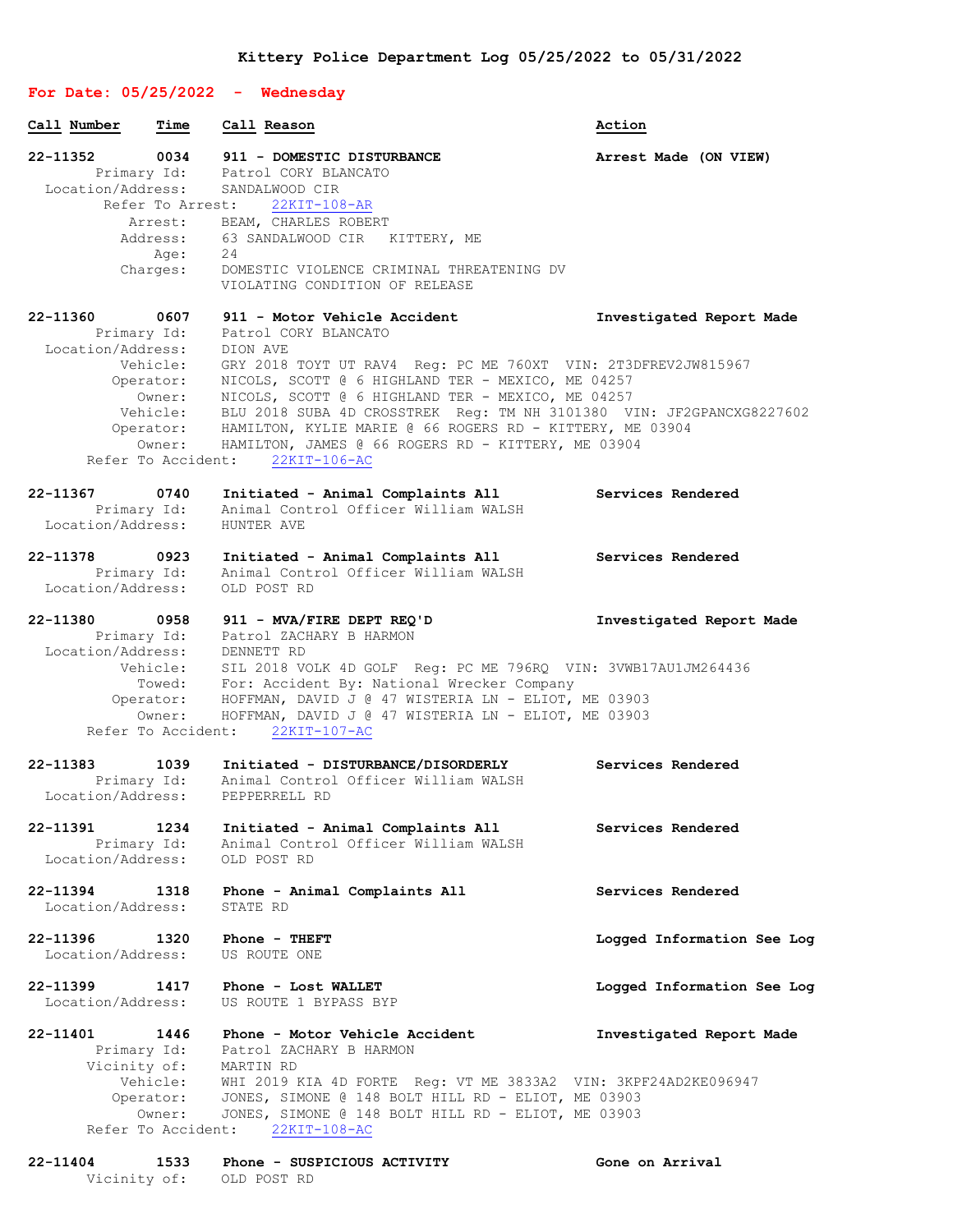**22-11410 1701 Phone - Assist Other Agency Services Rendered** Location/Address: CIDER HILL + US ROUTE 1 **22-11411 1741 Phone - DISTURBANCE/DISORDERLY Peace Restored** Primary Id: Animal Control Officer William WALSH Location/Address: BALSAM LN Refer To Incident: 22KIT-308-OF **22-11414 1837 Phone - ALARM RESIDENTIAL False Alarm UNFOU,ACCIDENTAL** Location/Address: **22-11419 1950 Phone - SUSPICIOUS ACTIVITY Investigated Report Made** Primary Id: Patrol GREGORY J CALDWELL Location/Address: US ROUTE 1 BYPASS BYP Refer To Incident: 22KIT-309-OF **22-11421 2003 Phone - SUSPICIOUS ACTIVITY Services Rendered** Primary Id: Patrol BENJAMIN CYR Location/Address: STATE RD **22-11424 2040 Phone - ALARM NON RESIDENCE TYPES False Alarm UNFOU,ACCIDENTAL** Location/Address: SHAPLEIGH RD **For Date: 05/26/2022 - Thursday 22-11452 0751 Initiated - Animal Complaints All Services Rendered** Primary Id: Animal Control Officer William WALSH Location/Address: HUNTER AVE **22-11457 0818 Initiated - Animal Complaints All Services Rendered** Primary Id: Animal Control Officer William WALSH Location/Address: BADGERS ISL **22-11468 0945 Phone - Animal Complaints All Services Rendered** Location/Address: CUTTS RD **22-11478 1232 Phone - BARKING DOG Logged Information See Log** Location/Address: CROSS ST **22-11486 1324 Walk-In - Motor Vehicle Accident Services Rendered** Primary Id: Patrol Christopher KONDOS Location/Address: SEAPOINT RD Vehicle: BLK 2019 VOLK UT ATLAS Reg: LB ME 759BED VIN: 1V2RR2CA9KC601890 Operator: MCGUINNESS, TRACY M @ 60 ROGERS RD - KITTERY, ME 03904 Owner: MCGUINNESS, TIMOTHY C @ 60 ROGERS RD - KITTERY, ME 03904 Refer To Accident: 22KIT-109-AC **22-11493 1436 Phone - Animal Complaints All Services Rendered** Primary Id: Patrol Christopher KONDOS Location/Address: GERRISH ISLAND LN **22-11501 1621 Phone - Animal Complaints All Investigated Report Made** Primary Id: Sergeant JAY D DURGIN Location/Address: BARTLETT RD Refer To Incident: 22KIT-312-OF **22-11517 1940 Phone - ALARM NON RESIDENCE TYPES False Alarm UNFOU,ACCIDENTAL** Location/Address: **22-11519 2034 Phone - Animal Complaints All Logged Information See Log** Vicinity of: BRAVE BOAT HARBOR RD + SHORT FARM RD **For Date: 05/27/2022 - Friday 22-11544 0205 Initiated - SUSPICIOUS ACTIVITY Services Rendered** Primary Id: Patrol CONNOR GROGAN Location/Address: US ROUTE ONE

**22-11545 0206 Phone - THEFT Logged Information See Log** Primary Id: Patrol CONNOR GROGAN Location/Address: WENTWORTH ST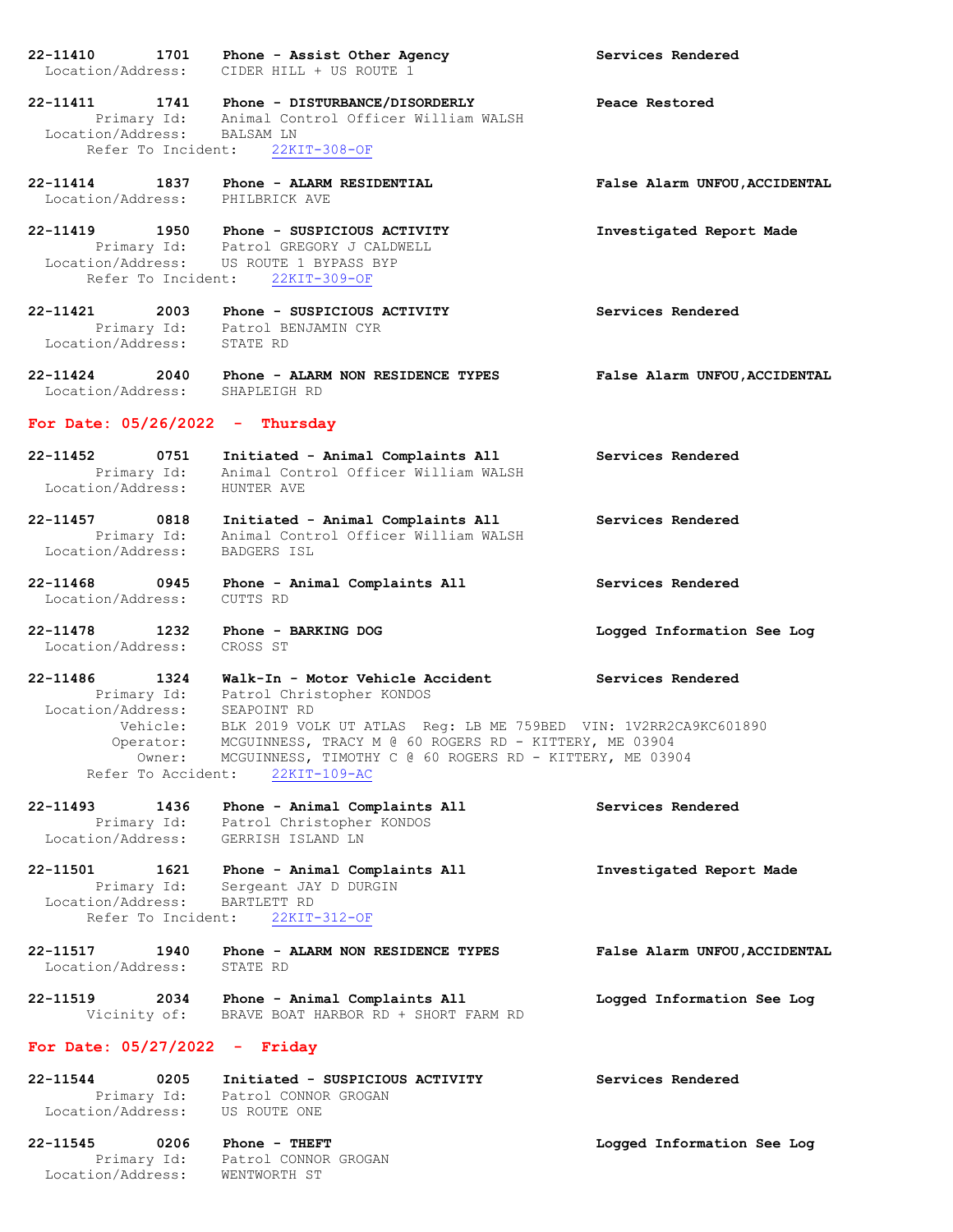**22-11548 0316 Phone - SUSPICIOUS ACTIVITY Gone on Arrival** Location/Address: TOWER RD **22-11551 0700 Phone - Assist Other Agency Services Rendered** Primary Id: Patrol Christopher KONDOS Location/Address: WENTWORTH ST **22-11555 0715 Phone - LATE REPORT MVA Services Rendered** Primary Id: Patrol Christopher KONDOS Location/Address: US ROUTE 1 BYPASS BYP **22-11557 0745 Initiated - Animal Complaints All Services Rendered** Primary Id: Animal Control Officer William WALSH Location/Address: BARTLETT RD **22-11563 0815 Walk-In - CIVIL OFFENSES ALL TYPES Services Rendered** Location/Address: LEDGEWOOD DR **22-11566 0857 Initiated - Animal Complaints All Services Rendered** Primary Id: Animal Control Officer William WALSH Location/Address: CROSS ST **22-11567 0906 Phone - Animal Complaints All Services Rendered** Location/Address: OLD POST RD **22-11587 1239 Phone - JUVENILE OFFENSES Services Rendered** Location/Address: LEDGEWOOD DR **22-11590 1326 Phone - Animal Complaints All Services Rendered** Location/Address: FRIEND ST **22-11602 1542 911 - Motor Vehicle Accident Investigated Report Made** Primary Id: Patrol Christopher KONDOS Location/Address: BADGERS ISL Vehicle: BRO 2012 KIA LL SOUL Reg: PC NH 4404118 VIN: KNDJT2A69C7406459 Towed: For: Accident By: Triple AAA Towing Operator: MARSH, LARON JONATHAN @ 12 E SIDE DR Apt. #107 - CONCORD, NH 03301-5405 Owner: GEFFRARD, MICHELLE A @ 12 SIDE DR Apt. #E - CONCORD, NH 03301 Vehicle: BLK 2013 NISS LL ROGUE Reg: PC NH 4094408 VIN: JN8AS5MV7DW619817 Operator: HEATH-BARLOW, DEBORAH @ 310 JONES AVE - PORTSMOUTH, NH 03801 Owner: HEATH-BARLOW, DEBORAH @ 310 JONES AVE - PORTSMOUTH, NH 03801 Refer To Accident: 22KIT-110-AC **22-11618 2003 Phone - FIRE, ALL OTHER TYPES OF CALLS Services Rendered** Location/Address: SEAPOINT RD

## **For Date: 05/28/2022 - Saturday**

| 0229<br>22-11634<br>Location/Address: ROGERS RD | Walk-In - FOUND CELLPHONE<br>Primary Id: Patrol Molly BOSSI<br>Refer To Incident: 22KIT-314-OF         | Investigated Report Made |
|-------------------------------------------------|--------------------------------------------------------------------------------------------------------|--------------------------|
| 22-11636<br>Location/Address: STATE RD          | 0349 911 - DISTURBANCE/DISORDERLY                                                                      | Gone on Arrival          |
| 22-11675<br>1146                                | Walk-In - FOUND WALLET<br>Primary Id: DISPATCHER ANDREW A NOYES<br>Location/Address: US ROUTE ONE      | Services Rendered        |
| 22-11678<br>1205                                | Initiated - Community Policing<br>Primary Id: Patrol MICHAEL WEBSTER<br>Location/Address: US ROUTE ONE | Services Rendered        |
| 22-11679<br>1214<br>Location/Address:           | Phone - Assist Other Agency<br>ROUTE 236                                                               | Services Rendered        |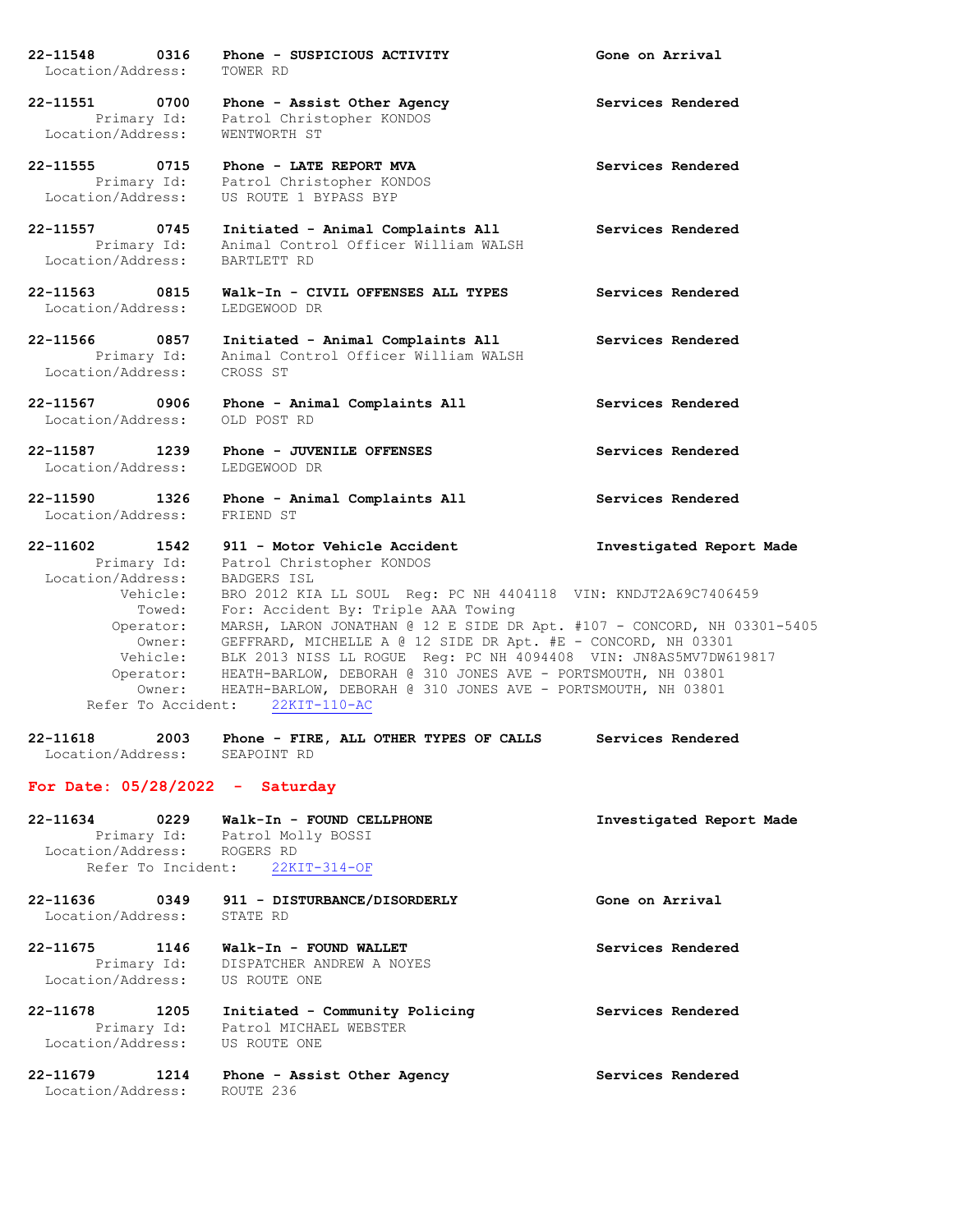| 22-11681<br>1231<br>Primary Id:<br>Location/Address:  | Phone - Animal Complaints All<br>Animal Control Officer William WALSH<br>DION AVE                                                                                                          | Arrest Made (ON VIEW)         |
|-------------------------------------------------------|--------------------------------------------------------------------------------------------------------------------------------------------------------------------------------------------|-------------------------------|
| Summons:<br>Age:                                      | Refer To Summons: 22KIT-114-AR<br>KOLOD, CY JEFFREY<br>Address: 31 DION AVE KITTERY, ME<br>30                                                                                              |                               |
| Charges:                                              | ALLOWING DOG TO BE AT LARGE                                                                                                                                                                |                               |
| 22-11684<br>Vicinity of:                              | 1258 Initiated - Noise Complaint<br>WALLINGFORD SO                                                                                                                                         | Peace Restored                |
| 22-11693<br>Location/Address: BOUSH ST                | 1514 Phone - LARCENY/FORGERY/FRAUD/Theft Services Rendered<br>Primary Id: Patrol MICHAEL WEBSTER<br>Refer To Incident: 22KIT-316-OF                                                        |                               |
|                                                       |                                                                                                                                                                                            | Services Rendered             |
| Location/Address: BLACKBERRY PL<br>Refer To Incident: | 22-11695 1625 911 - DISTURBANCE/DISORDERLY<br>Primary Id: Patrol GREGORY J CALDWELL<br>22KIT-317-OF                                                                                        |                               |
| 22-11703<br>1823                                      | Phone - Motor Vehicle Accident<br>Primary Id: Patrol Molly BOSSI                                                                                                                           | Services Rendered             |
| Location/Address: WILSON RD<br>Vehicle:               | BLK 2017 INF QX60 Reg: MA 3LGD94 VIN: SJKCH5CR0HA039378<br>Towed: For: Accident By: Jacks Towing                                                                                           |                               |
|                                                       | Operator: HARRISON, ALEXANDER J @ 50 FRANKLIN ST Apt. #10 - STONEHAM, MA 02180<br>Owner: ROSSO, STEPHANIE L @ 499 MEDFORD ST Apt. #1 - MALDEN, MA 02148<br>Refer To Accident: 22KIT-111-AC |                               |
| 22-11706<br>1934                                      | Phone - ATL / BOLO Type Info<br>Primary Id: School Resource Officer Ryan Mazur<br>Location/Address: RIVERVIEW DR                                                                           | Services Rendered             |
|                                                       |                                                                                                                                                                                            |                               |
| For Date: $05/29/2022 -$ Sunday                       |                                                                                                                                                                                            |                               |
| 22-11722                                              | 0057 911 - DISTURBANCE/DISORDERLY<br>Primary Id: Patrol Molly BOSSI                                                                                                                        | Transported to Hospital       |
| Location/Address: HOWARD ST                           | Refer To Incident: 22KIT-318-OF                                                                                                                                                            |                               |
| 22-11736<br>0447<br>Location/Address:                 | Phone - Animal Complaints All<br>Primary Id: Patrol Molly BOSSI<br>.on/Address: BADGERS ISL                                                                                                | Logged Information See Log    |
| Location/Address: US ROUTE ONE                        | 22-11738 0535 Phone - CRIMINAL TRESPASS                                                                                                                                                    | Services Rendered             |
| 22-11742 0739<br>Location/Address:                    | Phone - ALARM NON RESIDENCE TYPES<br>FERNALD RD                                                                                                                                            | False Alarm UNFOU, ACCIDENTAL |
| 22-11743<br>0746<br>Primary Id:<br>Location/Address:  | Phone - Animal Complaints All<br>Patrol MICHAEL WEBSTER<br>WOODLAWN AVE                                                                                                                    | Gone on Arrival               |
| 22-11748 1011<br>Location/Address:                    | Phone - Assist Other Agency<br>WALLINGFORD SQ                                                                                                                                              | Services Rendered             |
| 22-11749<br>1019<br>Primary Id:<br>Location/Address:  | 911 - CIVIL OFFENSES ALL TYPES<br>Sergeant Christopher D DAGGETT<br>OLD POST RD                                                                                                            | Services Rendered             |
| 22-11753 1114<br>Location/Address:                    | Phone - Motor Vehicle Accident<br>DEVON WOODS DR                                                                                                                                           | Services Rendered             |
| 22-11778                                              | 3 1716 Phone - DISTURBANCE/DISORDERLY<br>Primary Id: Patrol CONNOR GROGAN<br>Location/Address: US ROUTE 1 BYPASS BYP                                                                       | Peace Restored                |
| 22-11783<br>1809<br>Location/Address:                 | Phone - ALARM NON RESIDENCE TYPES<br>US ROUTE ONE                                                                                                                                          | False Alarm UNFOU, ACCIDENTAL |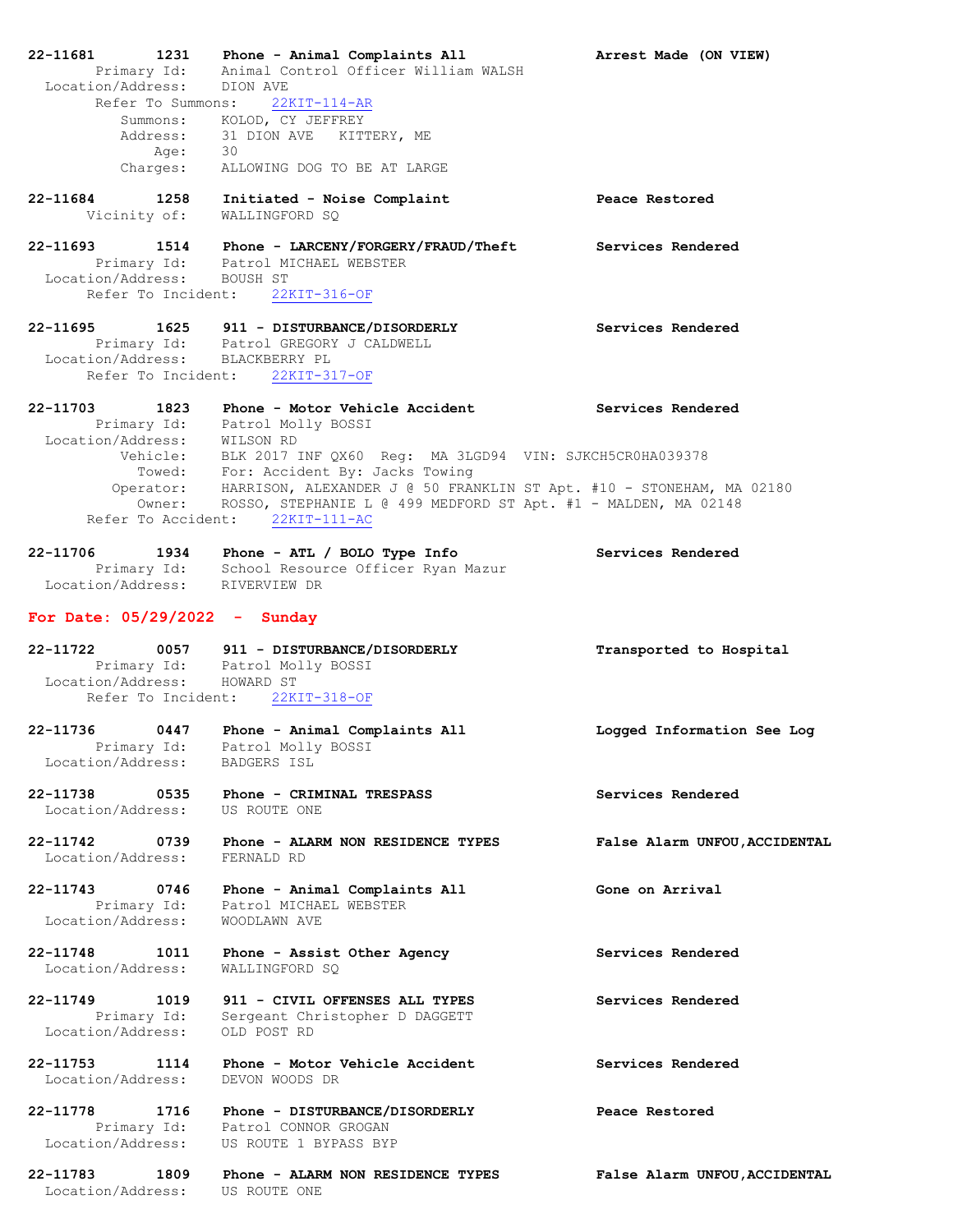| 22-11789<br>Location/Address: BOWEN RD       | 1944 Phone - MOOSE IN ROAD                                                                                                                                                                                                                                           | Services Rendered              |
|----------------------------------------------|----------------------------------------------------------------------------------------------------------------------------------------------------------------------------------------------------------------------------------------------------------------------|--------------------------------|
| Location/Address: US ROUTE ONE<br>Age: 59    | 22-11790 2014 Phone - OUI Drunk Driving Complaint Arrest Made (ON VIEW)<br>Primary Id: Patrol CORY BLANCATO<br>Refer To Arrest: 22KIT-115-AR<br>Arrest: DOYLE, JOHN J<br>Address: 1 STONEHILL DR Apt. #3A STONEHAM, MA<br>Charges: OPERATING UNDER THE INFLUENCE OUI |                                |
| For Date: $05/30/2022 -$ Monday              |                                                                                                                                                                                                                                                                      |                                |
| Location/Address: BRIDGE VIEW TER            |                                                                                                                                                                                                                                                                      | Services Rendered              |
| Location/Address: LOVE LN                    | 22-11812 0602 Phone - DISTURBANCE/DISORDERLY                                                                                                                                                                                                                         | Services Rendered              |
|                                              | 22-11816 0757 Phone - Animal Complaints All<br>Location/Address: WHIPPLE RD                                                                                                                                                                                          | Services Rendered              |
| Location/Address: OLD POST RD                | 22-11823 1139 Phone - Animal Complaints All                                                                                                                                                                                                                          | Services Rendered              |
| 22-11826 1251 Phone - THEFT                  | Primary Id: Patrol MICHAEL WEBSTER<br>Location/Address: US ROUTE 1 BYPASS BYP<br>Refer To Incident: 22KIT-319-OF                                                                                                                                                     | Investigated Report Made       |
| Location/Address: US ROUTE ONE               | 22-11827 1340 Initiated - MOTOR VEHICLE STOP<br>Primary Id: Patrol ZACHARY B HARMON                                                                                                                                                                                  | Services Rendered              |
| Location/Address:                            | 22-11854 2053 Phone - SUSPICIOUS ACTIVITY<br>NORTON RD                                                                                                                                                                                                               | Services Rendered              |
| Location/Address: WENTWORTH ST               | 22-11858 2214 Phone - SUSPICIOUS ACTIVITY                                                                                                                                                                                                                            | Services Rendered              |
| For Date: $05/31/2022 - Tuesday$             |                                                                                                                                                                                                                                                                      |                                |
| 22-11879<br>Vicinity of: US ROUTE ONE        | 0915 Initiated - MOTOR VEHICLE STOP<br>Primary Id: Patrol PATRICK M DAOUST                                                                                                                                                                                           | Services Rendered              |
| 22-11887<br>1439<br>Location/Address:        | Phone - DISTURBANCE/DISORDERLY<br>MANSON AVE                                                                                                                                                                                                                         | Peace Restored                 |
| Location/Address: ROGERS RD                  | 22-11888   1536   Walk-In - Found CAR KEYS<br>Primary Id: Patrol PATRICK M DAOUST<br>Refer To Incident: 22KIT-321-OF                                                                                                                                                 | Logged Information See Log     |
| 22-11891<br>Location/Address:                | 1623 Phone - Animal Complaints All<br>BRAVE BOAT HARBOR RD                                                                                                                                                                                                           | Taken/Referred to Other Agency |
| Location/Address:                            | 22-11892 1627 Phone - Violation of Crt order or bail<br>LEDGEWOOD DR<br>Refer To Incident: 22KIT-320-OF                                                                                                                                                              | Logged Information See Log     |
| 22-11894<br>Primary Id:<br>Location/Address: | 1637 Phone - Motor Vehicle Accident<br>Sergeant Christopher D DAGGETT<br>DENNETT RD EXT<br>Refer To Incident: 22KIT-322-OF                                                                                                                                           | Investigated Report Made       |